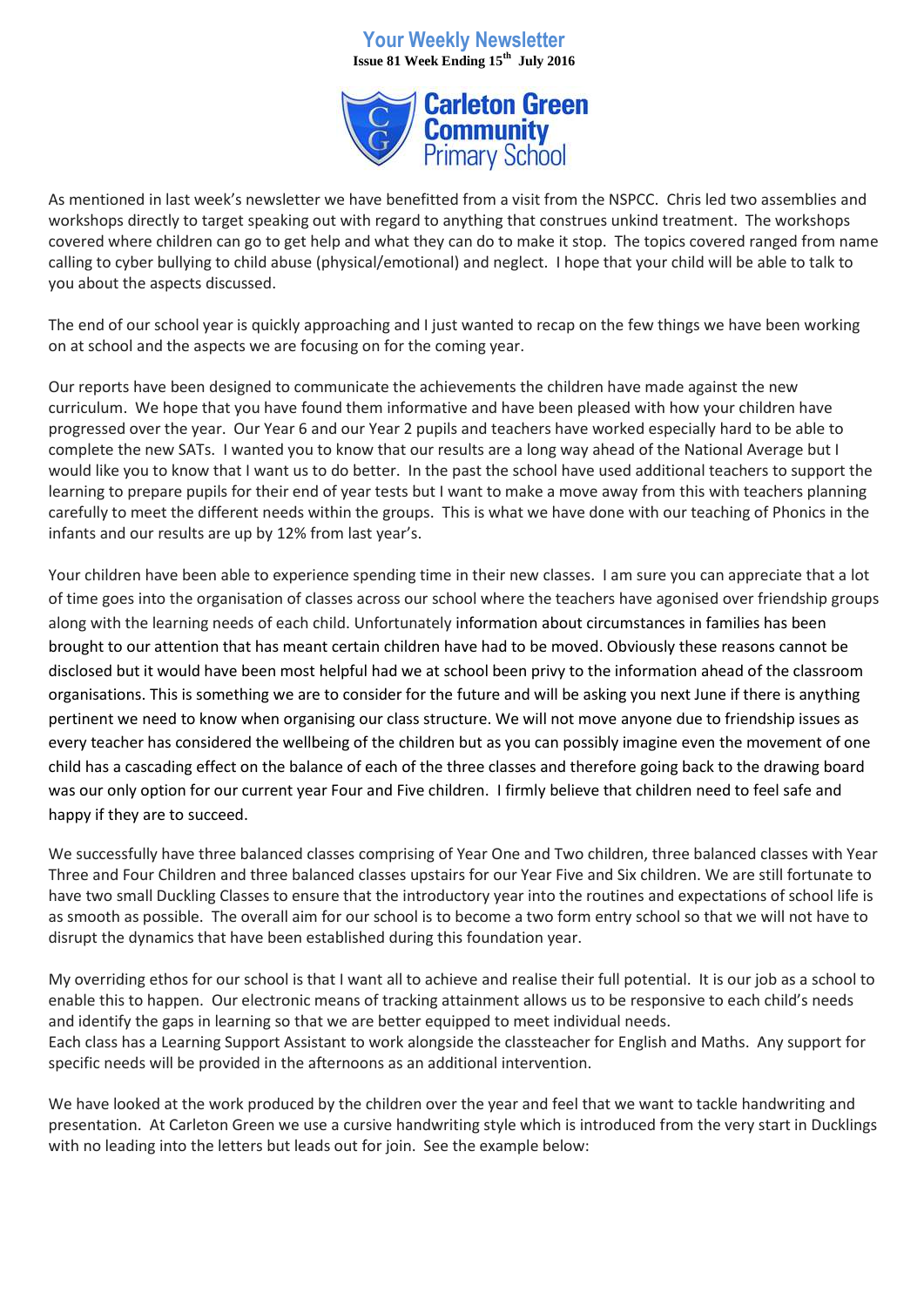

We are going to introduce an additional award during our celebration Assembly for the best presented piece of work from the week.

Instilling positive attitudes and behaviours is paramount to life at Carleton Green and we are going to tighten up our behaviour policy. We are planning on promoting positive play at lunchtimes through a greater introduction of activities that can be chosen to be accessed. Children can still obviously choose free play too. Our supervision is going to be increased too. We want to work together as a team to get the best from your children and always will ask for your support. Our revised policy will be shared with you in September.

We have witnessed over recent months pupils using language that is beyond acceptable and ask that over the summer our zero tolerance over bad language is reinforced in the home. The home-school agreements set out the expectations we can each have and in these we really ask that you support us. We are an open school that welcome any parent to air any concern and so we do ask in return out of mutual respect that all refrain from using social media to portray school in a bad light or from discussing in front of your children the concerns you may have.

Although Homework is not a legal requirement I do believe in its place within your child's education. It helps you at home know what learning is taking place in school and how it is being delivered so that you can support your child's learning more effectively. I am requiring all teachers to send home every week a piece of written homework which may be topic related, reading comprehension, handwriting and a piece of maths work as well as the reading book. The homework books are to be collected into class each week and marked with feedback opportunities from both home and school.

Steadily we are working our way through school to bring it up to modern day life. Our large playground and MUPA are to be resurfaced over the summer break with refurbishments taking place inside too. Herons, Parrots, Doves, Kestrels, Hawks and Falcons classes are all to be redecorated with new ICT equipment fitted to enhance their learning experiences. The toilets for our older pupils are to be replaced where the children have chosen the colours. The toilets in the infant areas are also to be refurbished with the flooring in the art area to be newly laid. These improvements are intended to make our school a better place in which to learn and work.

I still dream of getting our hall extension with a purpose built Nest (Nurture Room) and ask that we make a united and concerted effort to come up with many ways as we can to raise money. This larger hall will not only accommodate our children more comfortably but will also enable the community to make good use of our facilities beyond the school day.

One of our families has very kindly sent in this amazing offer:



£5 per raffle ticket with all proceeds to go towards our school hall. Purchases can be made at the school office. The raffle will be picked out on the last day of term.

Gentle Reminders:

As mentioned many times the carpark at the front of school is designated for the staff that work within our school only. We ask that all our families respect this and park outside the school grounds after 08:00. One parent sent this photograph in of such an incident:



**We ask that you please stay out of the carpark and use the path to the main entrance.**